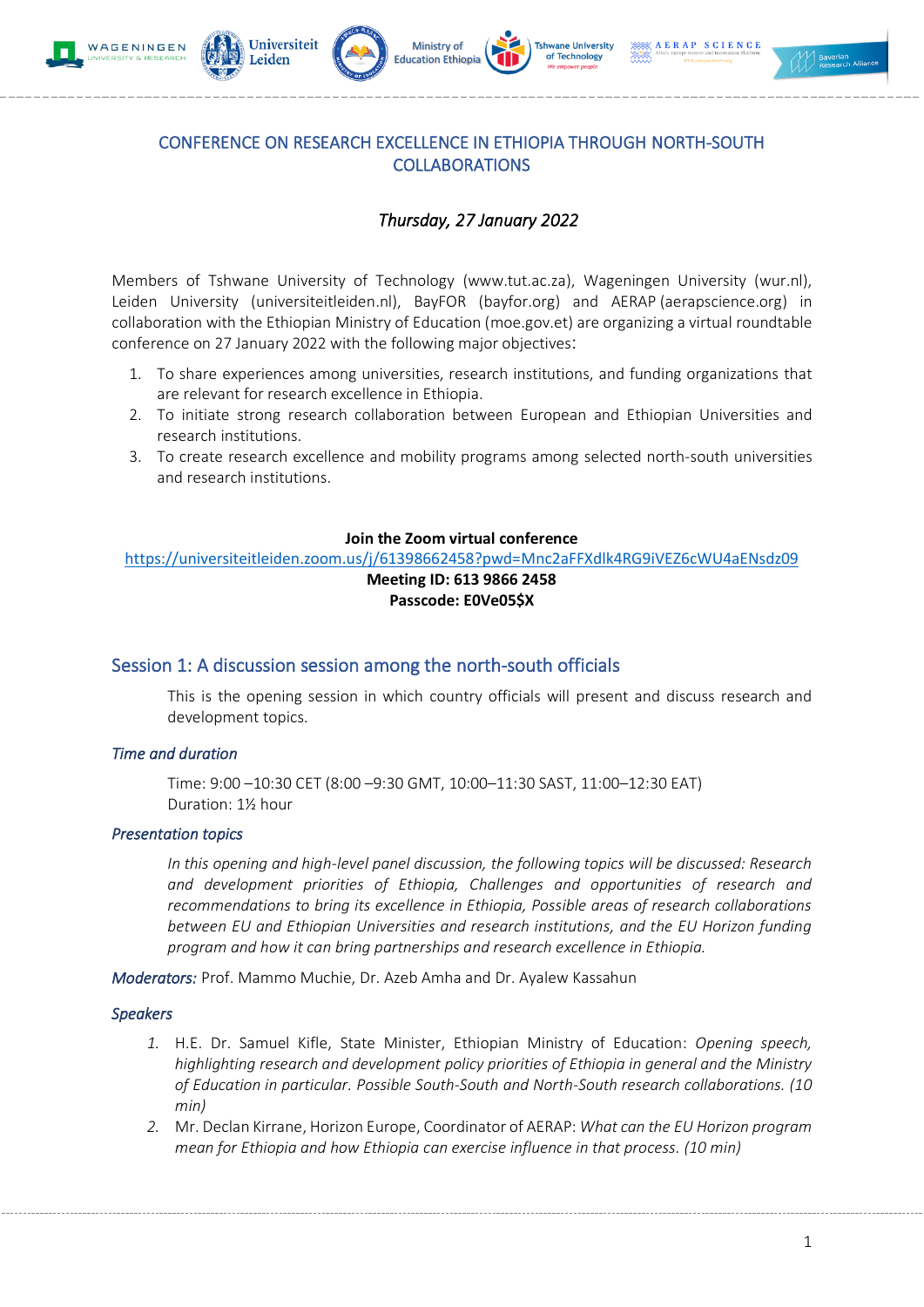







- *3.* Ir. Jennie van der Mheen-Sluijer, Manager International Cooperation Africa at Wageningen University: *Past and present collaboration with Ethiopian Universities and Wageningen University's potential research collaboration areas with Ethiopian Universities and research institutions in the future. (10 min)*
- 4. Prof Dr. Jon Abbink, Leiden University: *Past and present research collaboration with Ethiopian Universities and research institutions. Leiden University's potential future research collaboration areas with Ethiopian Universities and research institutions; thematic areas for research funding, potential funding options for Ethiopian Universities and research institutions.*  (10 min)
- 5. Prof. Dr. Alessandro Bausi, Director of the Hiob Ludolf Centre for Ethiopian and Eritrean Studies (HLCEES) at Hamburg University: *Past and present research collaboration with Ethiopian Universities and research institutions and a short overview of the activities of the Asien-Afrika-Institut of Hamburg University.* (10 min)

### *Q&A / discussion: Chair: Mr. Declan Kirrane (20 min)*

## Session 2: Discussion among north-south universities

This is the second session that goes in-depth on the research collaboration ambitions of Ethiopian and European Universities.

#### *Time and duration*

Time: 11:30 –13:00 CET (10:30 –12:00 GMT, 12:30–14:00 SAST, 13:30–15:00 EAT). Duration: 1½ hours

#### *Presentation topics*

In this second session, the following topics will be addressed; the current organizational *structure and research landscape of Ethiopian Universities and research institutions; the Ethiopian national research strategies and priority areas; how do the various institutions plan to excel in research; and the research focus of European and Ethiopian Universities and possible areas of collaborations.*

*Moderator:* Dr. Solomon Benor and Prof. Mammo Muchie

#### *Speakers*

- 1. Dr. Solomon Benor, Director General for Science and Research Affairs, Ministry of Education (MoE): *Research ecosystem of Ethiopia, Ethiopian research strategies and priority areas, the organizational structure of Ethiopian Universities.* (5 min)
- 2. Dr. Ayalew Kassahun, Dr. Azeb Amha and Prof. Mammo Muchie, researchers at European Universities: *Outline of the structure of Wageningen, Leiden and Tshawne Universities; the state of research excellence and possible areas of collaborations with Ethiopian Universities and research institutions.* (5 min)
- 3. Dr. Thomas Ammerl and Mrs. Melanie Schulte, Bavarian Research Alliance (BayFOR): *Outline how to increase research cooperation between Bavarian, European and Ethiopian stakeholders from academia, research, and public authorities. (5 min)*
- 4. Prof. Carsten Lorz, Hochschule Weihenstephan-Triesdorf (HSWT): *Successful cooperation between Bavaria and Ethiopia in applied higher education, life sciences and agribusiness. (5 min.)*
- 5. Dr. Dereje Engida, President of Addis Ababa Science and Technology University (AASTU): *The state of research excellence at AASTU and possible areas of collaborations with the EU partners. (5 min)*